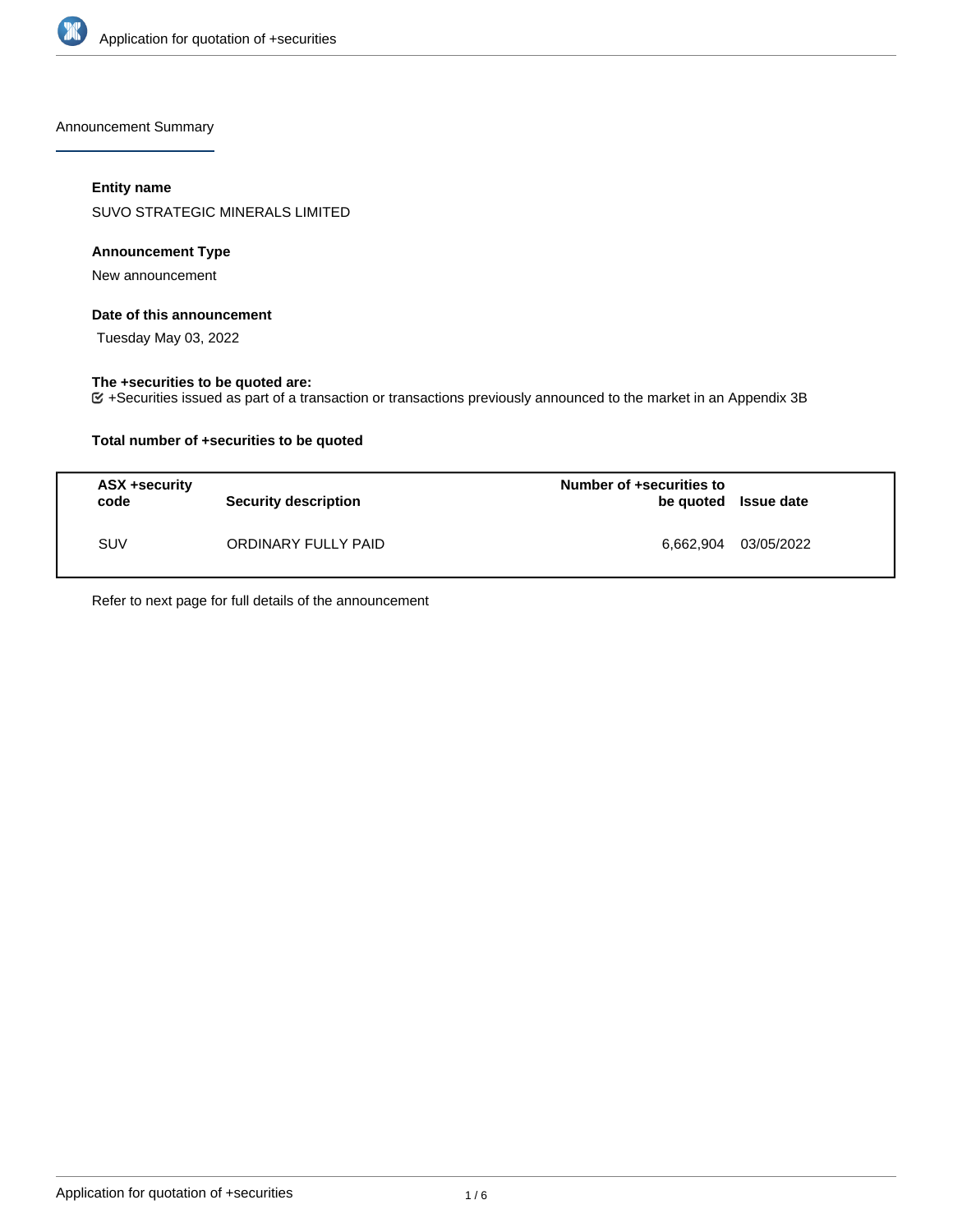

Part 1 - Entity and announcement details

## **1.1 Name of entity**

SUVO STRATEGIC MINERALS LIMITED

We (the entity named above) apply for +quotation of the following +securities and agree to the matters set out in Appendix 2A of the ASX Listing Rules.

**1.2 Registered number type** ACN

**Registration number** 140316463

**1.3 ASX issuer code** SUV

**1.4 The announcement is**

New announcement

### **1.5 Date of this announcement**

3/5/2022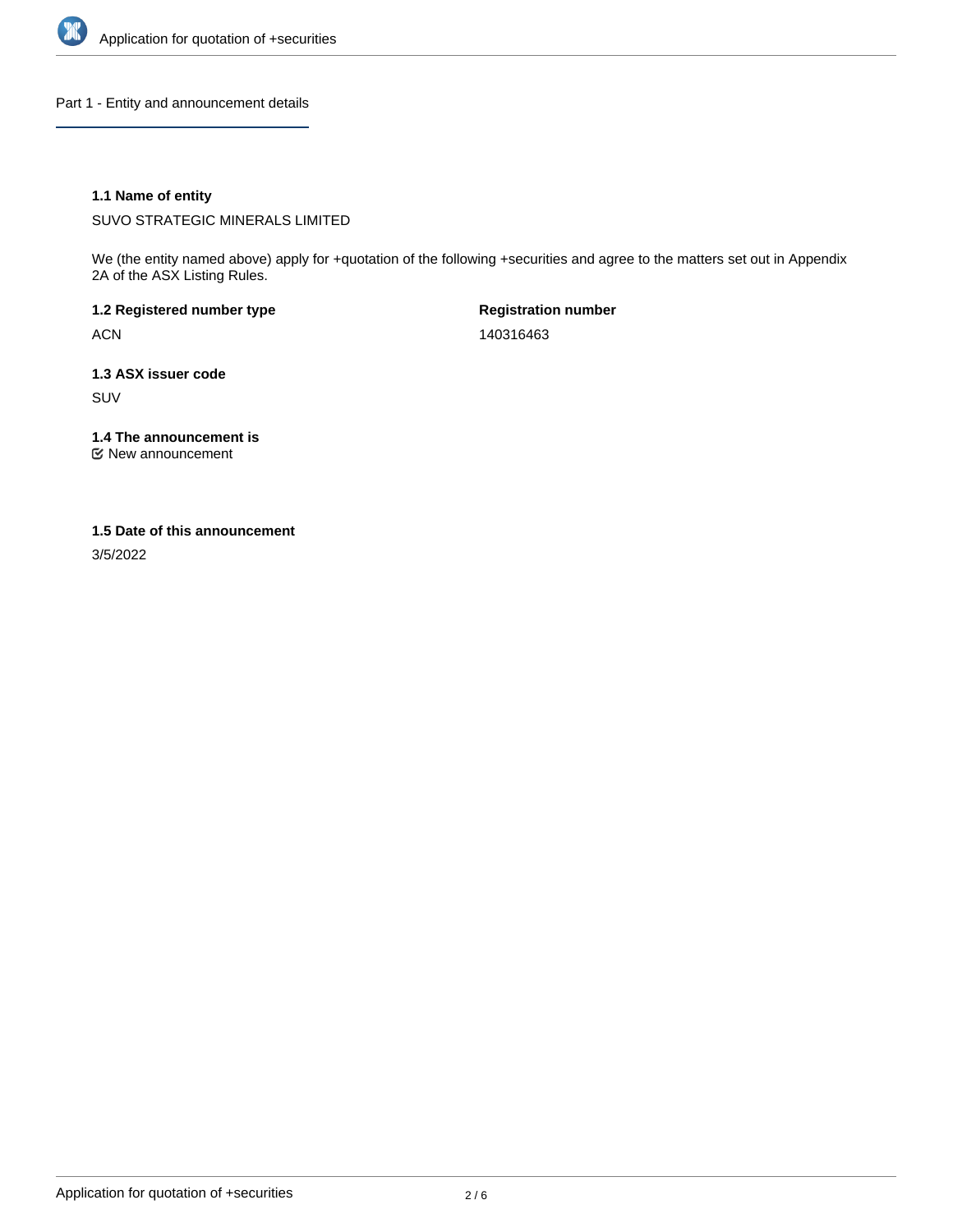

## Part 2 - Type of Issue

#### **2.1 The +securities to be quoted are:**

+Securities issued as part of a transaction or transactions previously announced to the market in an Appendix 3B

#### **Previous Appendix 3B details:**

| <b>Announcement Date and</b><br>Time | <b>Announcement Title</b>                   | Selected Appendix 3B to submit quotation<br>reauest          |
|--------------------------------------|---------------------------------------------|--------------------------------------------------------------|
| 07-Mar-2022 10:23                    | New - Proposed issue of securities -<br>SUV | An offer of +securities under a +securities<br>purchase plan |

# **2.3a.2 Are there any further issues of +securities yet to take place to complete the transaction(s) referred to in the Appendix 3B?**

Yes

#### **2.3a.3 Please provide details of the further issues of +securities yet to take place to complete the transaction(s) referred to in the Appendix 3B**

Options yet to be issued. Options will be issued under prospectus in accordance with the timeline included in the prospectus (ASX Announcement 2 May 2022).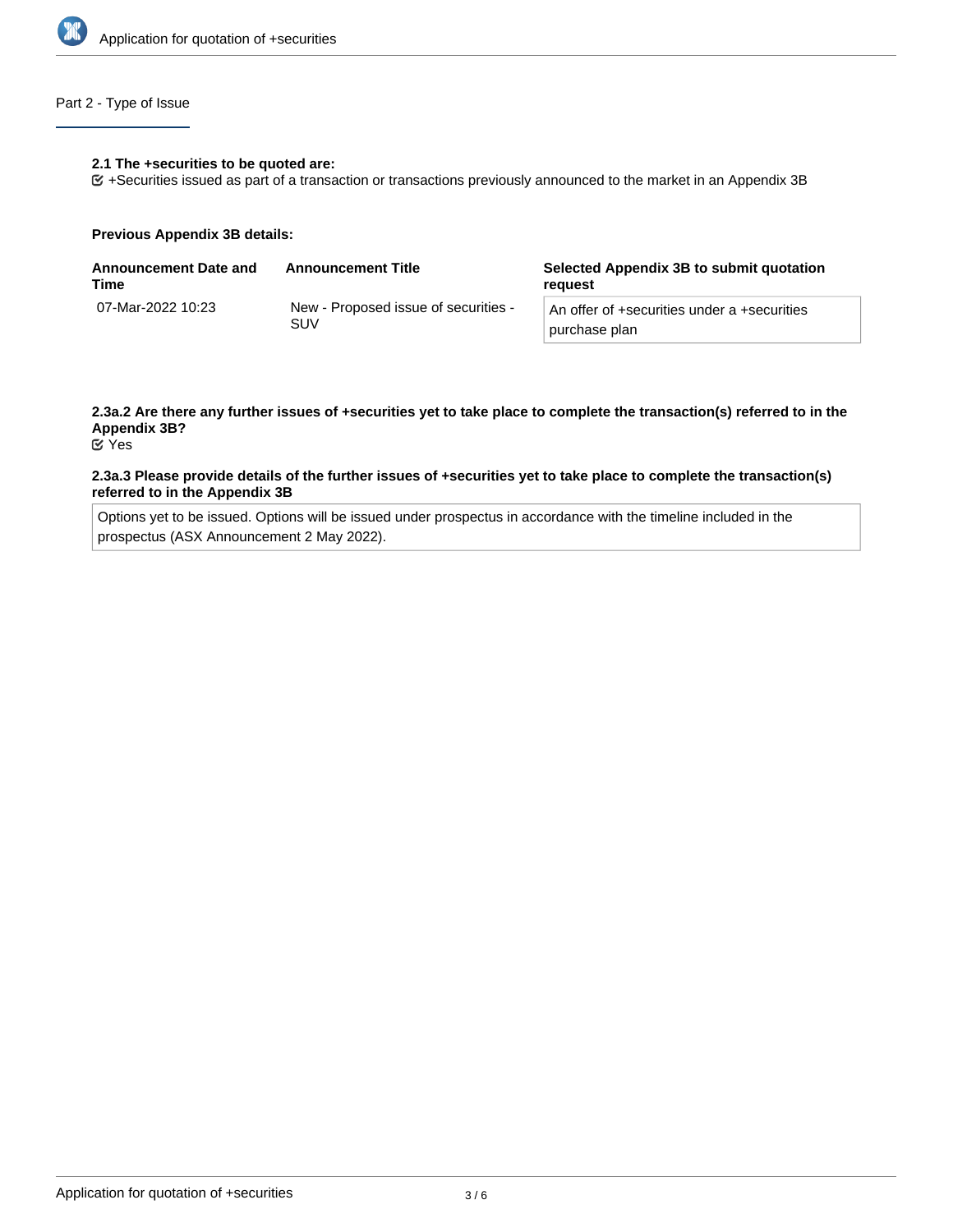

Part 3A - number and type of +securities to be quoted where issue has previously been notified to ASX in an Appendix 3B

## Corporate Action Component Detail

## **ASX +security code and description**

SUV : ORDINARY FULLY PAID

**Issue date**

3/5/2022

Distribution Schedule

**Provide a distribution schedule for the new +securities according to the categories set out in the left hand column including the number of recipients and the total percentage of the new +securities held by the recipients in each category.**

| Number of +securities held | Number of holders | Total percentage of +securities held<br>For example, to enter a value of 50%<br>please input as 50.00 |
|----------------------------|-------------------|-------------------------------------------------------------------------------------------------------|
| $1 - 1,000$                |                   | %                                                                                                     |
| $1,001 - 5,000$            |                   | %                                                                                                     |
| $5,001 - 10,000$           |                   | %                                                                                                     |
| 10,001 - 100,000           |                   | %                                                                                                     |
| 100,001 and over           |                   | %                                                                                                     |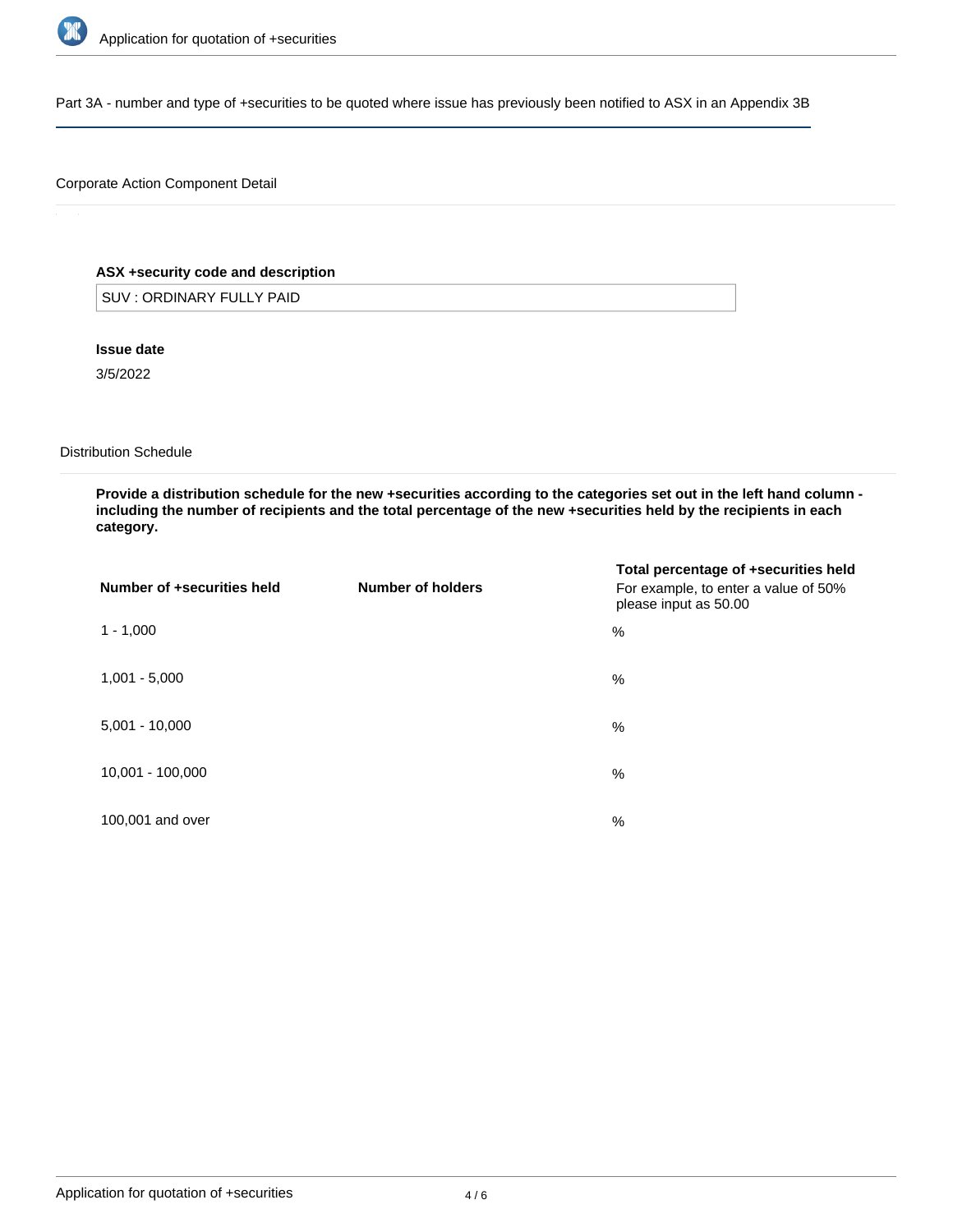

Issue details

# **Number of +securities to be quoted**

6,662,904

# **Issue currency**

**Issue price or consideration per +security**

AUD - Australian Dollar

AUD 0.08500000

**Any other information the entity wishes to provide about the +securities to be quoted**